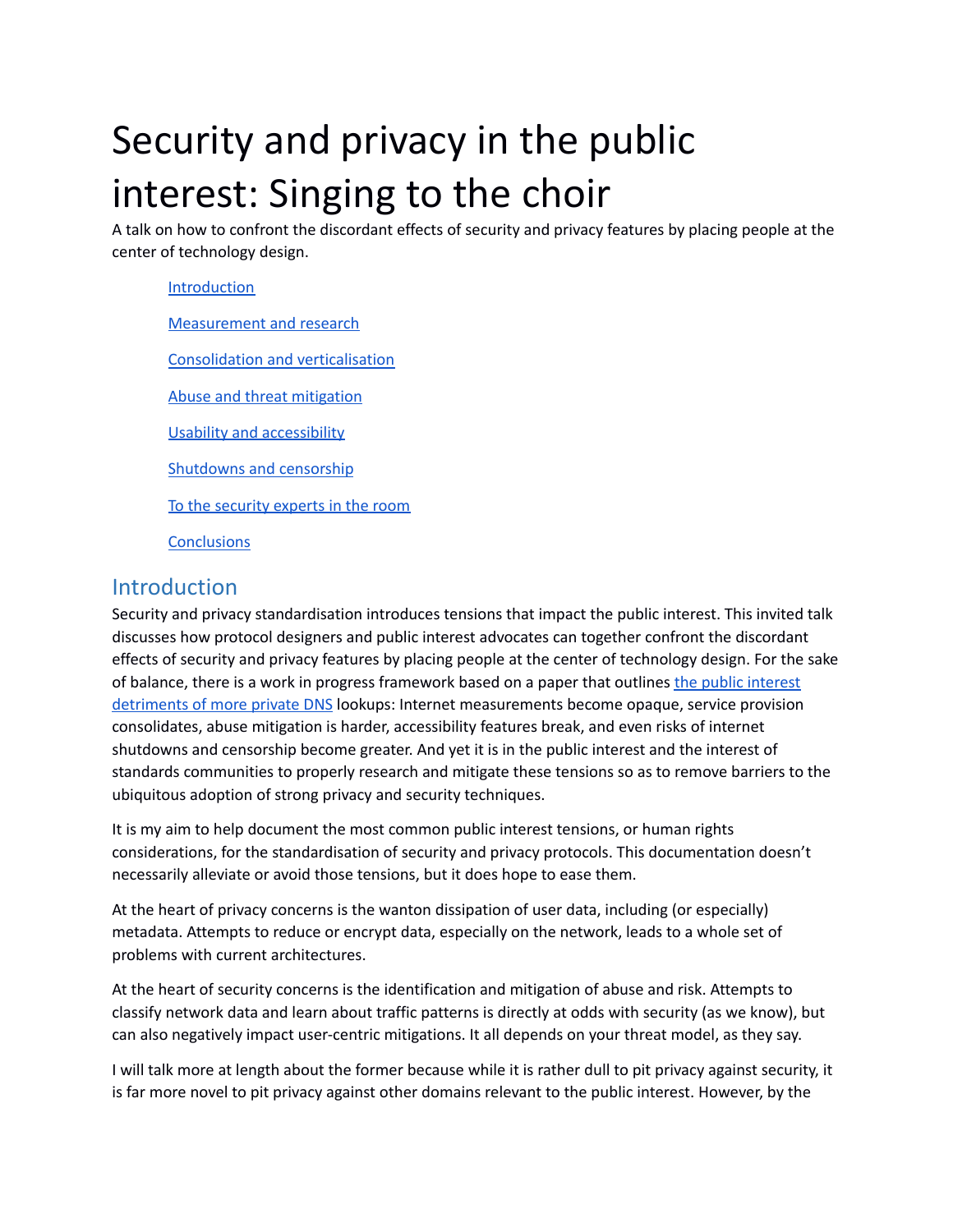end of the talk I hope that I have sparked enough ideas that we can begin a dialogue about how to adapt this framework for security researchers as well as privacy engineers.

So, to that end, I will get into the 4-5 areas of tension with the public interest when addressing privacy and security problems through standards: measurement and research, consolidation and verticalisation, abuse and threat mitigation, usability and accessibility, and shutdowns and censorship.

#### <span id="page-1-0"></span>Measurement and research

Measurement of the network, adoption of protocols and behaviours, as well as security research and cybersecurity mitigation are critical for the public interest.

Internet research through measurement is important to the public interest because knowledge of network performance and operation are critical for empowering users as consumers, in sustaining a healthy internet environment, and also in the monitoring of behaviours that might impact human rights, such as freedom of expression and censorship. It can be argued that web privacy measurement studies have played an important role in highlighting privacy abuses on the [internet](https://dl.acm.org/doi/10.1145/3289166.3289174).

There are three main tensions that arise at this intersection:

- 1) Measurements done for research cost user privacy, even though such measurements play a fundamentally democratic role in performance monitoring. Especially in large scale measurements, gathering consent of the user can prove to be a hard issue, but researchers highlight various ways with which consent could (and should) be gathered (informed, proxy, or implied) so as to conduct internet research in an ethical manner. Furthermore, they urge researchers to employ various safety [considerations](https://datatracker.ietf.org/doc/html/draft-learmonth-pearg-safe-internet-measurement-02) in measurement, alongside risk analysis and security considerations.
- 2) Internet measurement becomes more difficult when user data is more private. For example, DNS is critical network intelligence for censorship measurement and recently lookups are more private. However DoH/DoT provision might actually be an improvement given how probes have used DoH as a trusted, unimpeachable source with which to compare DNS poisoning techniques used for censorship.
- 3) Securitisation of one network may be detrimental to securitisation of the internet at large. Threat intelligence must find a balance between disclosing vulnerability and information sharing such that threats can be monitored and mitigated more broadly. Established networks of trust might include more public interest participation.

Future areas of work: privacy preserving measurement, use of private and secure protocols by probes themselves, and folding in public interest institutions into the security incident response community.

## <span id="page-1-1"></span>Consolidation and verticalisation

Many applications and services that run on the internet are increasingly [consolidated.](https://future.internetsociety.org/2019/consolidation-in-the-internet-economy/) Proxy-based solutions to security and privacy shifts protocol preferences into applications and to the detriment of provider and traffic diversity. There is a special risk to privacy of users by centralising data with fewer providers. And it creates an environment conducive to monopolies, such as [consolidation](https://www.tandfonline.com/doi/full/10.1080/23738871.2020.1722191) in DNS [resolvers](https://www.tandfonline.com/doi/full/10.1080/23738871.2020.1722191), and more directly through vertical integration, which is itself a consolidated architecture that weakens market competition.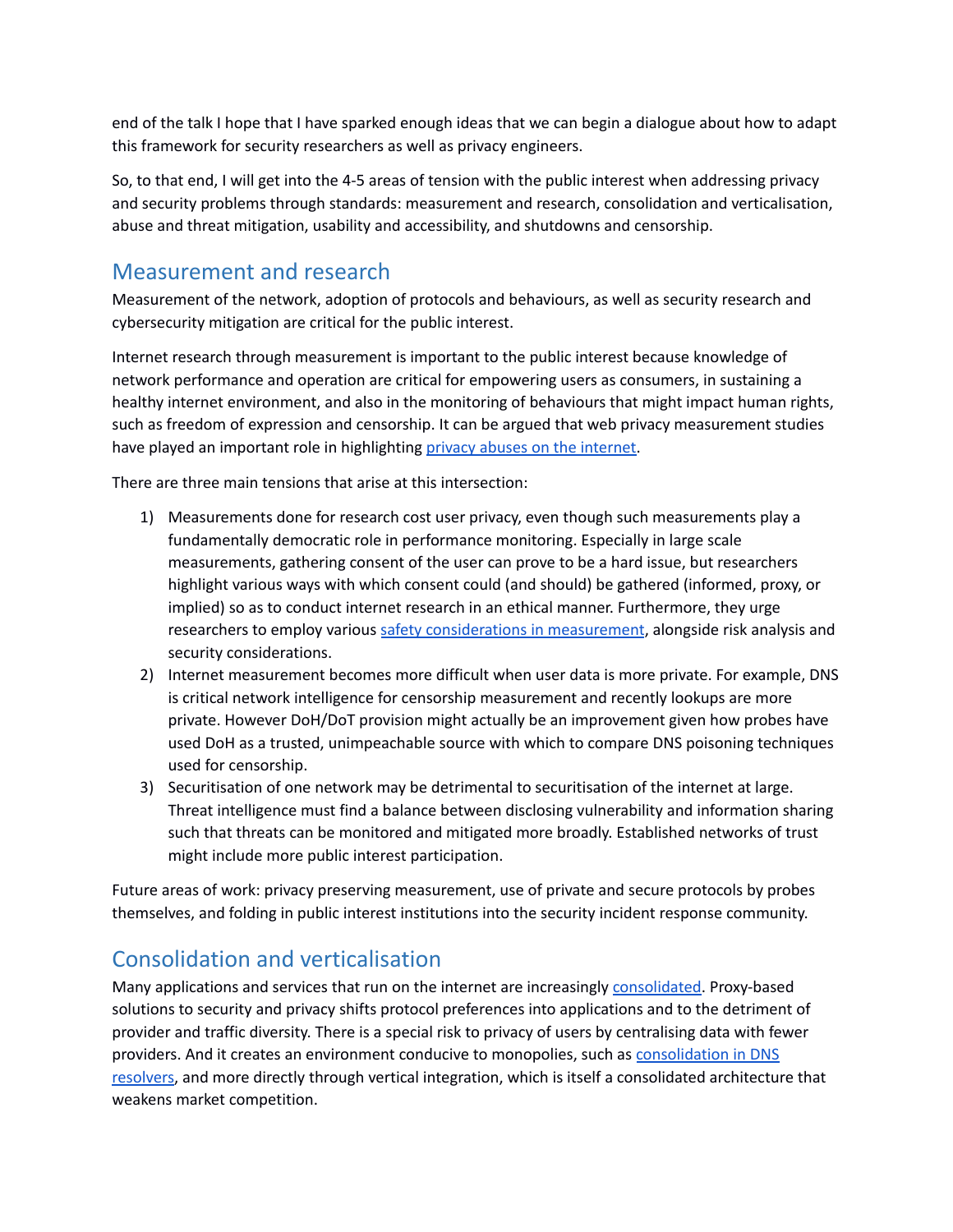The centralization of user data raises the following concerns: data mining, law enforcement and intelligence agencies gaining access to information, conflicts in jurisdictional privacy laws, and creating single points of failure and targets.

A tension emerges between decentralisation, and privacy and security protocols that use intermediary architectures and proxies. Yet the technologies themselves need not be delivered in this manner and public interest advocates have argued for [developers](https://www.openrightsgroup.org/publications/dns-security-getting-it-right/) and providers to combat the tendencies of [centralisation](https://www.openrightsgroup.org/publications/dns-security-getting-it-right/) and point towards user [preference](https://www.eff.org/deeplinks/2019/09/encrypted-dns-could-help-close-biggest-privacy-ga-internet-why-are-some-groups) in choosing whether and how to use them.

The latter point raises the issue of user competence and knowledge in internet protocols, opening suggestions for user empowerment, and in immediate practice, brings the urgency to think about the power of the default setting and user agen*ts* over user agenc*y*.

One final point is that maybe consolidation is good, actually. There are roles for consolidators when centralisation provides useful functions, that we term **tactical centralization**. One such function is easily deploying security and privacy enhancements via software to as many end users as possible in all corners of the globe, such as walled-garden e2ee messaging or DoH provision in major browsers. Another function is end-user resilience made possible through services that are "too big to block" (TBTT), such as domain fronting, which works (worked!) beautifully for both [privacy](https://www.sciendo.com/article/10.1515/popets-2015-0009) and [censorship](https://blog.torproject.org/domain-fronting-critical-open-web). But if consolidators are a persistent reality, they must at least be responsible consolidators.

#### <span id="page-2-0"></span>Abuse and threat mitigation

Abuse and threat mitigation are the essence of security. But while network data is leveraged to detect and mitigate abusive behaviour on networks, some of the techniques for which may be impossible or simply more difficult with privacy enhancements.

Privacy enhancing technologies can have the unintended consequence of making abuse mitigation harder. For example, deploying DoH and DoT would render invisible malicious domains, [making](https://doi.org/10.1145/3320269.3384728) it hard to [detect](https://doi.org/10.1145/3320269.3384728) and block them. Losing the ability to mitigate abuse on a network is a loss in the public interest. This has knock-on effects through other layers as well, such as when dealing with moderation of abusive content, not just abusive network behaviour. Controversial opinion: the refusal of platforms to mitigate illegal or harmful content has put undue pressure on lower layers that has traded off more widespread security and privacy crises.

But while the heart of security concerns rests upon the identification and mitigation of abuse and risk, network operators and systems administrators recognise that there are larger internet- and sector-wide mechanisms in place that facilitate information sharing. Those should be privacy conscious. They should also include public interest advocates and at-risk community representatives.

Future work should scope privacy-compatible abuse mitigation and network management, such as communication systems to share threat intelligence, privacy as a requirement for security functions, and monitoring functions in cooperation with user agent endpoints.

#### <span id="page-2-1"></span>Usability and accessibility

Restricting signals on the network– be it for privacy or security reasons– impacts end users and user agents from performing desirable intermediary functions that may be tailored to meet specific needs.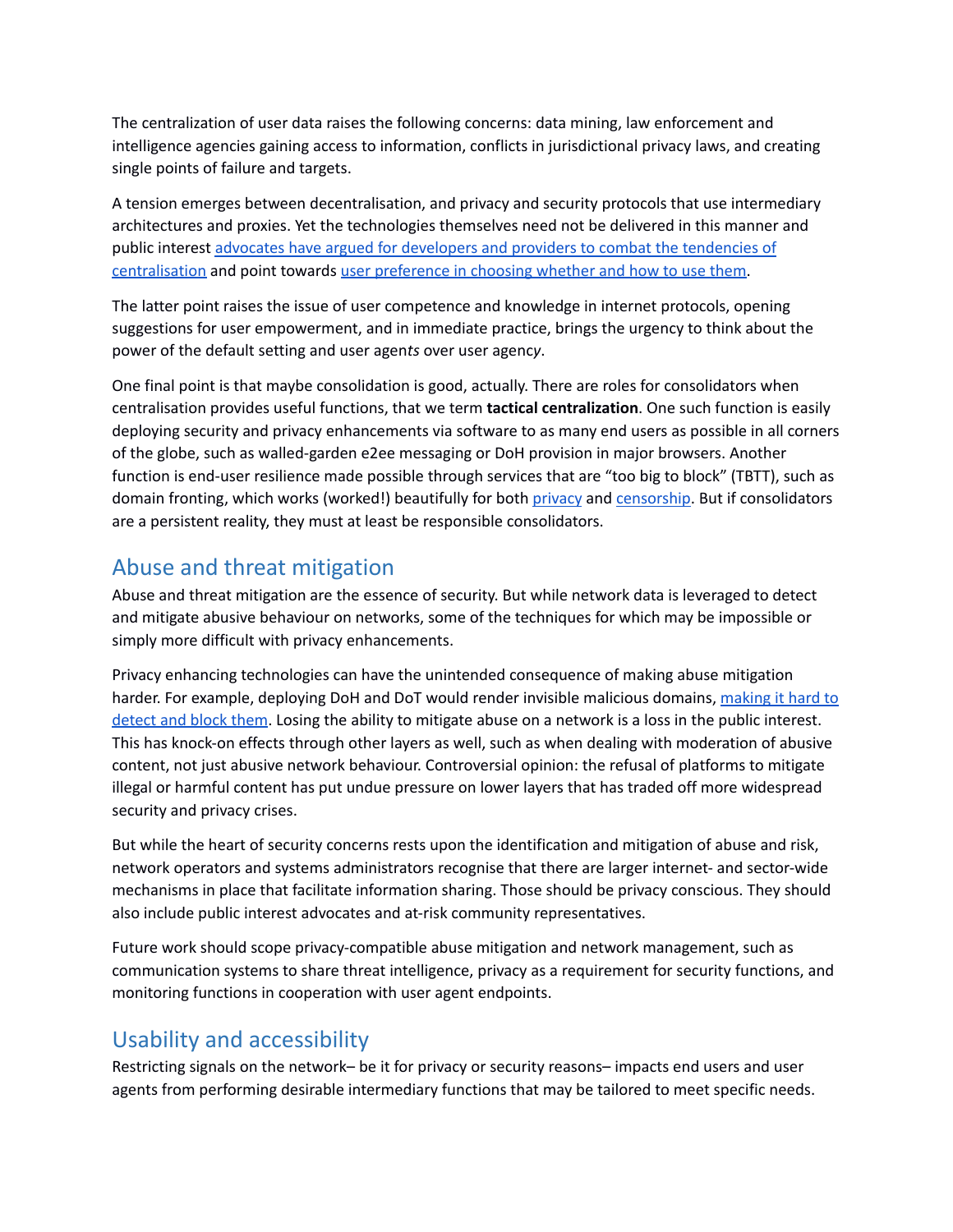Aside from the reality that security and privacy [enhancing](https://link.springer.com/chapter/10.1007/978-3-030-82786-1_13) end-user tools tend to be harder to use, there are technical incompatibilities with architectures that obfuscate information about users and systems. One example is an end-to-end encrypted messaging app that does not interoperate with a voice assistant, often for very good privacy and security reasons but to the detriment of a visually impaired user.

Future work for security and privacy standards must take into consideration usability for end users or adoption speed will be diminished.

# <span id="page-3-0"></span>Shutdowns and censorship

Internet shutdowns violate the rights to free expression, access to information, and assembly. Internet shutdowns, either temporary or longer-term, can negatively impact the economy and other social and cultural life. Shutdowns, or temporal censorship at-scale, are a worst-case scenario for all people, not just users as they often come in moments of crises and impact public services as well as protest and dissent.

The reverberating effects of these extreme measures are at the heart of "the dictator's dilemma." Yet for some digital authoritarians, a fully controlled but flawed information flow is better than free-flowing information. Privacy and security protocols and applications designed to circumvent controls, checkpoints and surveillance can trigger a reaction that is more extreme and detrimental.

The question any security and privacy standards developer is: is there the possibility of authoritarian governance models' to resort to blanket shutdown based on privacy respecting protocols, wholesale, whether or not end-users have even chosen to use them?

## <span id="page-3-1"></span>To the security experts in the room

What other issues are inherently at odds with security, especially, but also privacy? How do you go about creating harmony for *your* users, eg those with a similar threat model? When we consider all end users, including dissidents and underconnected populations, what other tensions arise when security protocols become ubiquitous?

# <span id="page-3-2"></span>**Conclusions**

To conclude there are resonant areas of new work where public interest issues interplay.

The vast public interest benefits of measurement and research of the internet should incentivise future areas of work for standardising security and privacy:

- privacy preserving measurement,
- use of private and secure protocols by probes themselves, and
- folding in public interest institutions into the security incident response community.

Mitigating the consolidated and verticalised network effects requires more work for security and privacy standards in the areas of:

- meaningful user choice and empowerment,
- default settings and user agents, and
- the responsible leveraging of popularity and TBTB.